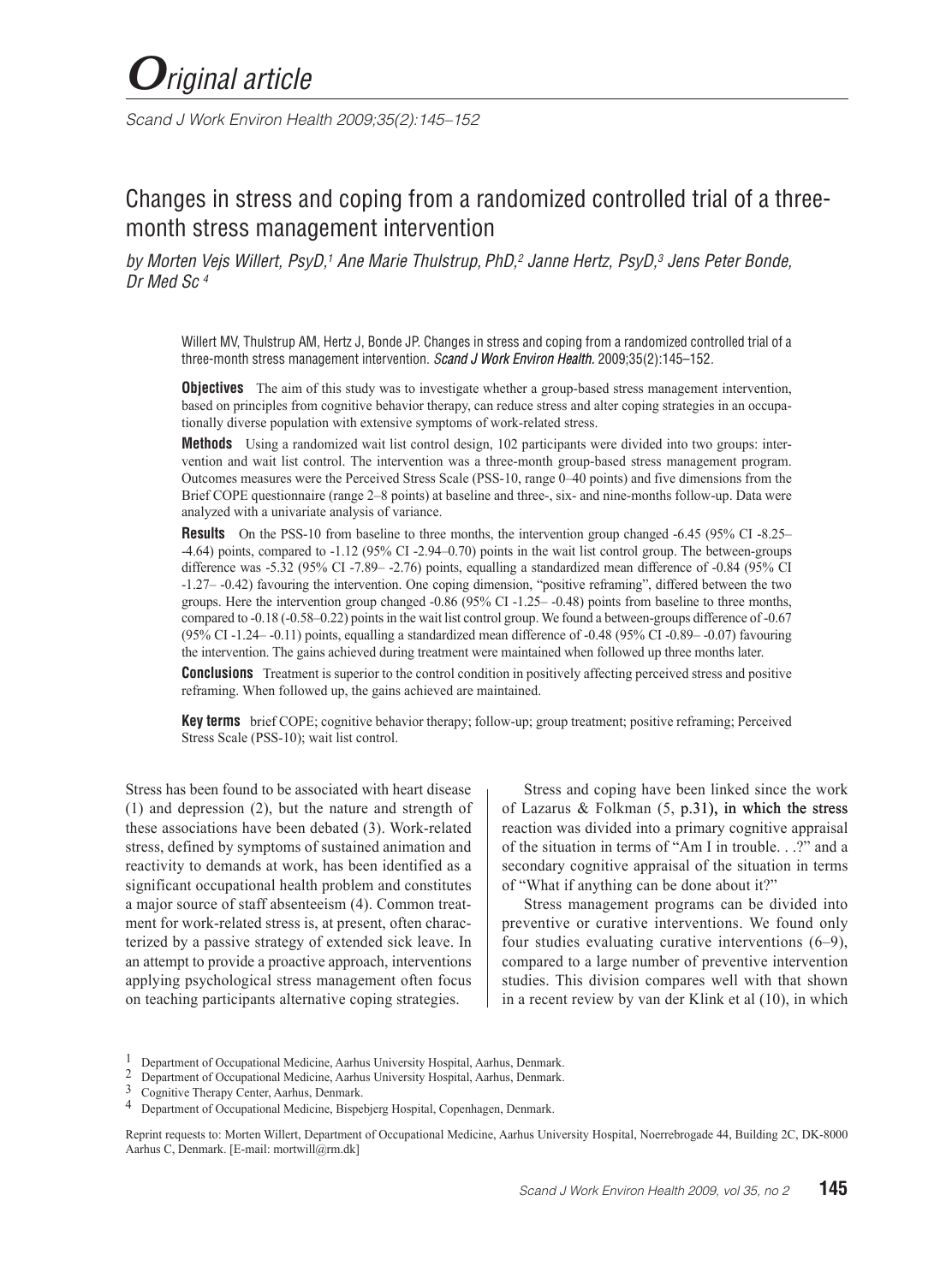none of the 48 studies identified had a curative scope. Another dimension of stress management programs is the nature of the intervention. Van der Klink et al (10) identify four categories of interventions: (i) cognitive behavior therapy, (ii) physical exercise, (iii) relaxation/ meditation, and (iv) organizational interventions, all of which can appear alone or in combination. In comparing these approaches, the authors conclude that cognitive behavior therapy is the more effective intervention and already an established evidence-based treatment for clinical depression and anxiety (11).

Searching the literature, we did not identify any studies that (i) were randomized controlled trials, (ii) recruited participants from the general population, (iii) were curative, and (iv) utilized group-based cognitive behavior therapy. One study by Gardner et al (12) used a wait list control design to investigate the effect of a stress management training program on healthcare professionals, but includes participants both with and without elevated stress. Another study by Nickel et al (7) used a randomized design with a placebo control condition, but was limited only to men. A third study by de Jong & Emmelkamp (13) used a randomized controlled design, but recruited participants through an employment agency.

In summary, our study focused on a curative threemonth group-based stress management intervention targeted at individuals in the general working population with highly elevated symptoms of work-related stress. The goal of the stress management program was to encourage participants to reflect on their current coping strategies, assess their usefulness and introduce more functional coping strategies. Our study aimed to evaluate the effectiveness of this approach on perceived stress and coping of participants.

This is the first paper reporting on the so-called MARS (measures against work-related stress) trial in which stress and coping have been predefined as the main psychological outcome measures.

# *Study population and methods*

## Design and timeframe

The study used a randomized wait list control design (figure 1). Participants were randomized into either the intervention or wait list control groups. Outcome



**Figure 1.** Flowcart of participants' progress through the phases of the trial.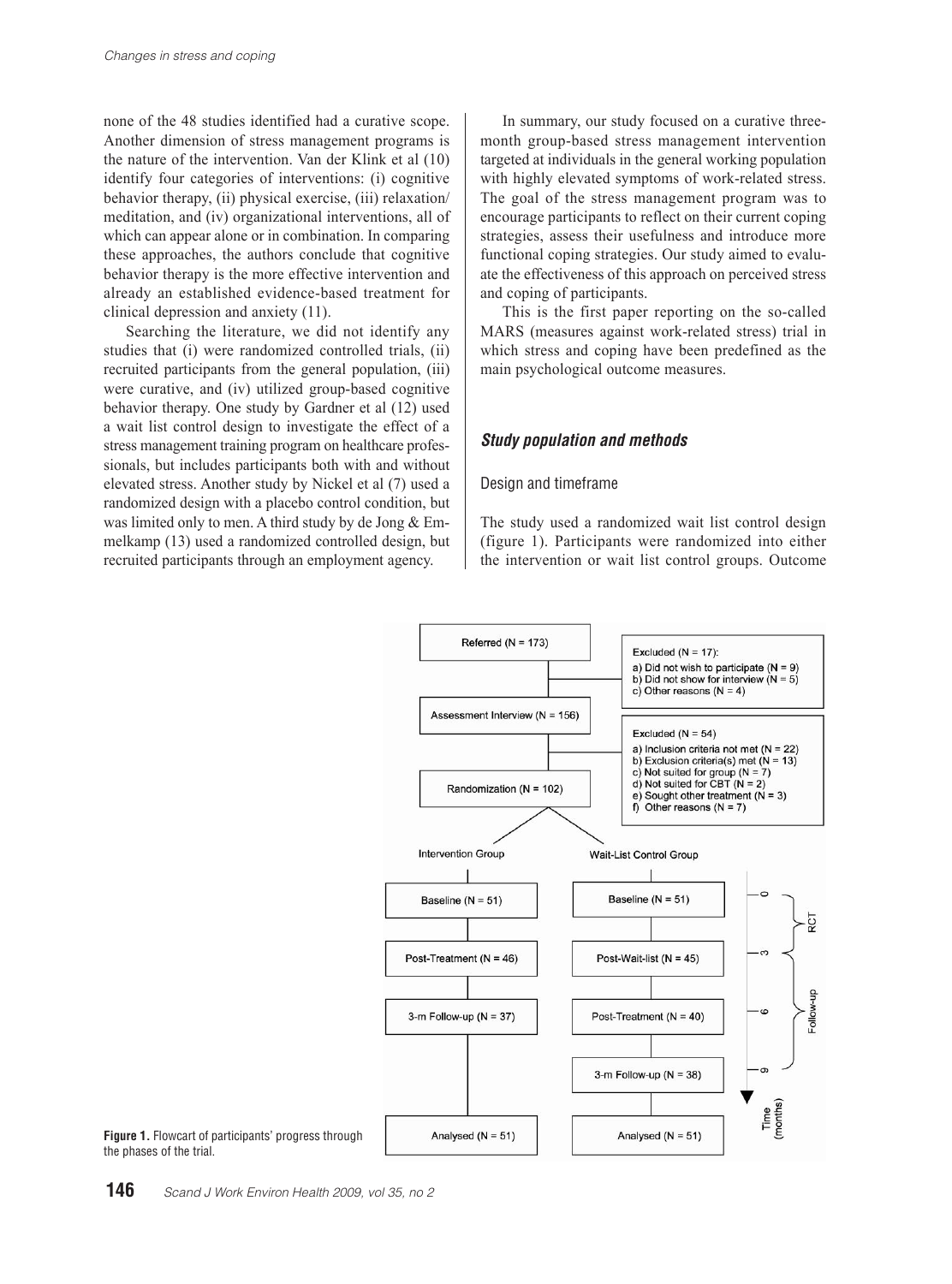variables were measured at the baseline and at three-, six-, and nine-months follow-up.

A sample size of 90 was needed to detect a betweengroups difference of one standard deviation on the Perceived Stress Scale (PSS-10, range 0–40 points). The estimate was based on a significance level of 95%, power 80%, standard deviation of 5 points, an intra-class correlation coefficient 0.15, and an average cluster size of 9. An allowance for a 10% dropout of 102 participants was included.

An external consultant performed a randomization, in blocks of six, using the RANNOR computer algorithm (SAS Inc, Cary, NC, USA). Results were placed in sealed envelopes and handled by the project secretary. To minimize the differences between the groups, we mixed the participants from the intervention and wait list control groups when new groups were formed.

Inclusion and randomization was performed over a period of ten months from December 2006 through September 2007, with groups running in succession from January to December 2007.

## Referral

Participants came from the working population (18–67 years) in the municipality of Aarhus and its surrounding communities. Referral was available for local general practitioners (GP), union social workers and through direct inquiry. All potential participants were assessed by a physician – either their GP prior to referral or a resident occupational physician. The project was promoted via letters sent to local GP, meetings with union social workers, a website, and advertisements in a local newspaper. A total of 173 persons were referred for participation, as illustrated in figure 1. Of this initial number, 156 persons were invited to an assessment interview to determine their eligibility, while 17 potential participants were excluded. On the grounds of the assessment interview, 102 persons were invited and accepted to participate, while 54 persons could not be included. All persons excluded from the study were given advice on other alternatives.

## **Eligibility**

Inclusion criteria were persistent symptoms of workrelated stress, defined as physiological and psychological symptoms of sustained animation lasting more than four weeks and elevated reactivity of symptoms to demands at work. Another criterion for participation in the was a time sequence during which, within the last six months, major organizational or other changes at work (eg, increased caseload, long-term sick leave among colleagues, or no substitutes available to fill in) preceded the stress reaction. Those eligible to participate had to be motivated to remain employed and planned return to work within four weeks if they were on sick leave. Participants were either on sick leave following a GP assessment or active at their workplace. For the latter, a score of ≥20 points on the PSS-10 was required, one standard deviation above the population mean reported by Cohen (14).

Exclusion criteria included the following: (i) being on sick leave for more than 26 consecutive weeks, (ii) having substantial psychosocial strains outside of work, (iii) bullying as the main problem, (iv) a severe psychiatric condition or history of repeated psychiatric conditions, and (v) current abuse of alcohol or psychoactive stimulants.

When determining caseness for work-related stress, it was not possible to ascertain retrospectively whether the cause of stress experienced by the individual was purely work-related, but work was, in all cases, a contributing factor in sustaining the present state.

## Assessment

A clinical psychologist with more than five years training assessed all potential participants in an interview based on a semi-structured format covering the criteria for participation outlined earlier. The psychologist completed a structured form during every interview.

In addition to the interview, the study used four questionnaires [PSS-10 (14), Life Events (15), the Nordic Basic Sleep Questionnaire (16) and the Outcome Rating Scale  $(17)$ ] to assess eligibility.

## Allocation

Upon completing the baseline measurement, an independent person opened the envelope containing the participant's allocation. Following randomization, a total of 51 participants comprised the wait list control group and 51 participants made up the intervention group. In the first three months after the baseline, five and six participants dropped out from the intervention and wait list control groups respectively (figure 1). No systematic differences were found regarding the characteristics of participants who dropped out of the study.

#### Intervention

There were nine participants per group, spanning eight three-hour sessions over a period of three months. An experienced clinical psychologist led each group. The groups met for weekly sessions the first four weeks, and then every fortnight for the remaining four sessions. The themes of the eight sessions were the following: (i) introduction to cognitive behavior therapy, (ii) psychoeducation on stress, (iii) identification of dysfunctional thinking, (iv) modification of dysfunctional thinking,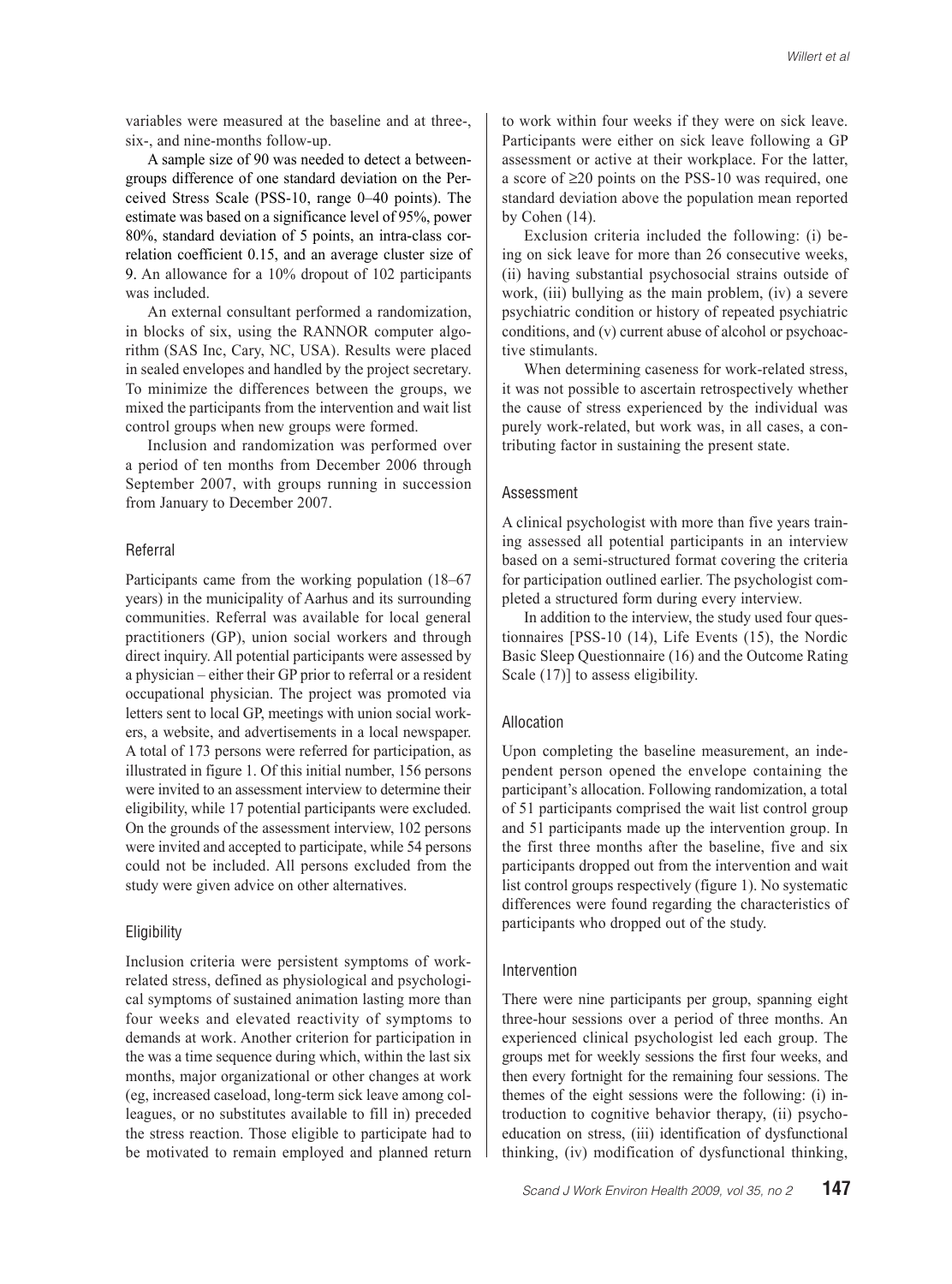(v) communication and stress, (vi) communication skills training, (vii) implementation of strategies at work, and (viii) review of techniques.

## Outcome measures

The PSS-10 (14) is a self-reported measure of global stress and measures the extent to which people find their life unpredictable, uncontrollable, and overwhelming. It consists of ten questions rated on a 5-point Likert scale ranging from "never" to "very often" (range: items 0–4, total 0–40). The scale has a Cronbach's α of 0.78 (14). A Danish translation of the PSS-10 was used. In our study, the PSS-10 had a Cronbach's  $\alpha$  of 0.81.

The Brief COPE questionnaire (18) measures the use of different coping strategies. It is a 28-item questionnaire that measures 14 dimensions of coping. Each item

Table 1. Demographics and baseline characteristics.<sup>a, b</sup>

| Characteristics          |                | Intervention  | Wait list control |               |  |  |
|--------------------------|----------------|---------------|-------------------|---------------|--|--|
|                          | N              | $\frac{0}{0}$ | N                 | $\frac{0}{0}$ |  |  |
| Gender                   |                |               |                   |               |  |  |
| Female                   | 41             | 80.4          | 43                | 84.3          |  |  |
| Male                     | 10             | 19.6          | 8                 | 15.7          |  |  |
| Referred by              |                |               |                   |               |  |  |
| GP                       | 24             | 47.1          | 29                | 56.9          |  |  |
| Union                    | 4              | 7.8           | 6                 | 11.8          |  |  |
| Phone                    | 23             | 45.1          | 16                | 31.4          |  |  |
| Sick leave               |                |               |                   |               |  |  |
| Full                     | 20             | 39.2          | 20                | 39.2          |  |  |
| Partial                  | 14             | 27.5          | 16                | 31.4          |  |  |
| Contacted GP             | 49             | 96.1          | 50                | 98.0          |  |  |
| School education         |                |               |                   |               |  |  |
| 9 years                  | 10             | 9.8           | 11                | 10.8          |  |  |
| 12 years                 | 41             | 40.2          | 39                | 38.2          |  |  |
| <b>Further education</b> |                |               |                   |               |  |  |
| Short $(3 years)$        | 18             | 17.6          | 14                | 13.7          |  |  |
| Medium (3-4 years)       | 28             | 54.9          | 29                | 56.9          |  |  |
| Long (>4 years)          | 5              | 9.8           | $\overline{7}$    | 13.7          |  |  |
| Occupation (by field)    |                |               |                   |               |  |  |
| Social                   | 14             | 27.5          | 15                | 29.4          |  |  |
| Health                   | $\overline{7}$ | 13.7          | 9                 | 17.7          |  |  |
| Teaching                 | 9              | 17.7          | 5                 | 9.8           |  |  |
| Administration<br>Other  | 10<br>10       | 19.6          | 3<br>13           | 5.9<br>25.5   |  |  |
|                          |                | 19.7          |                   |               |  |  |
| Taking medication        | 21             | 41.2          | 25                | 49.0          |  |  |
| Medication (by type)     |                |               |                   |               |  |  |
| Anti-depressive          | 15             | 29.4          | 10                | 19.6          |  |  |
| Hypertensive             | 2              | 2.0           | 5                 | 4.9           |  |  |
| Hypothyroidism           | 4              | 3.9           | 4                 | 3.9           |  |  |

a Mean age for the intervention group was 44 years (range 28–61 years) and for the wait list control group 46 years (range 24–58 years), respectively.

**b** Mean years in the workforce for the intervention group was 18 years (range 1–38 years) and for the wait list control group 17 years (range 2–37 years), respectively.

is rated on a 4-point Likert scale ranging from "a lot" to "never" (range: items 1–4, dimensions 2–8).

Five of the 14 dimensions represented in Brief COPE were of special interest in this study, these include: (i) emotional support (seeking support and comforting from others), (ii) instrumental support (seeking advice and help from others), (iii) active coping (taking action to change the situation), (iv) planning (considering future steps and strategies), and (v) positive reframing (changing perspective and focusing on positive aspects). All five dimensions have Cronbach's  $\alpha$  of 0.64–0.73 (18). The study used a Danish translation of Brief COPE, translated and back-translated by a group at the Department of Occupational Medicine, Herning Hospital. In the present translation and study sample, the five dimensions of Brief COPE had Cronbach's  $\alpha$  in the 0.70–0.82 range.

## Statistical analysis

Statistical analysis was performed using the STATA (Stata Corp LP, College Station, TX, USA) and WinPE-PI (Brixton Health, London, United Kingdom) software packages. The data were analyzed blinded, by letting an external consultant recode the grouping variable. The blinding was kept unbroken until final conclusions were drawn about the results.

Baseline characteristics were compared using the Chi-squared test of comparable distributions and the Student's t-test. Outcome analyses were performed as intention-to-treat with a mixed model univariate repeated measures analysis of variance. Model validation was performed using Bland-Altman plots, QQ-plots of the residuals and sum-residual plots. To enable comparison between the different measures, effect sizes were calculated using Cohen's d (19). Estimates were reported with their 95% confidence intervals (95% CI).

# *Results*

## Baseline characteristics

Demographic and baseline characteristics for the intervention and wait list control groups are presented in table 1. No significant differences were found between the two groups.

## Outcome measures

In the present study design, the wait list control group could no longer function as a control group as the timeframe moved beyond three months after baseline. Therefore, the results from the analysis of the outcome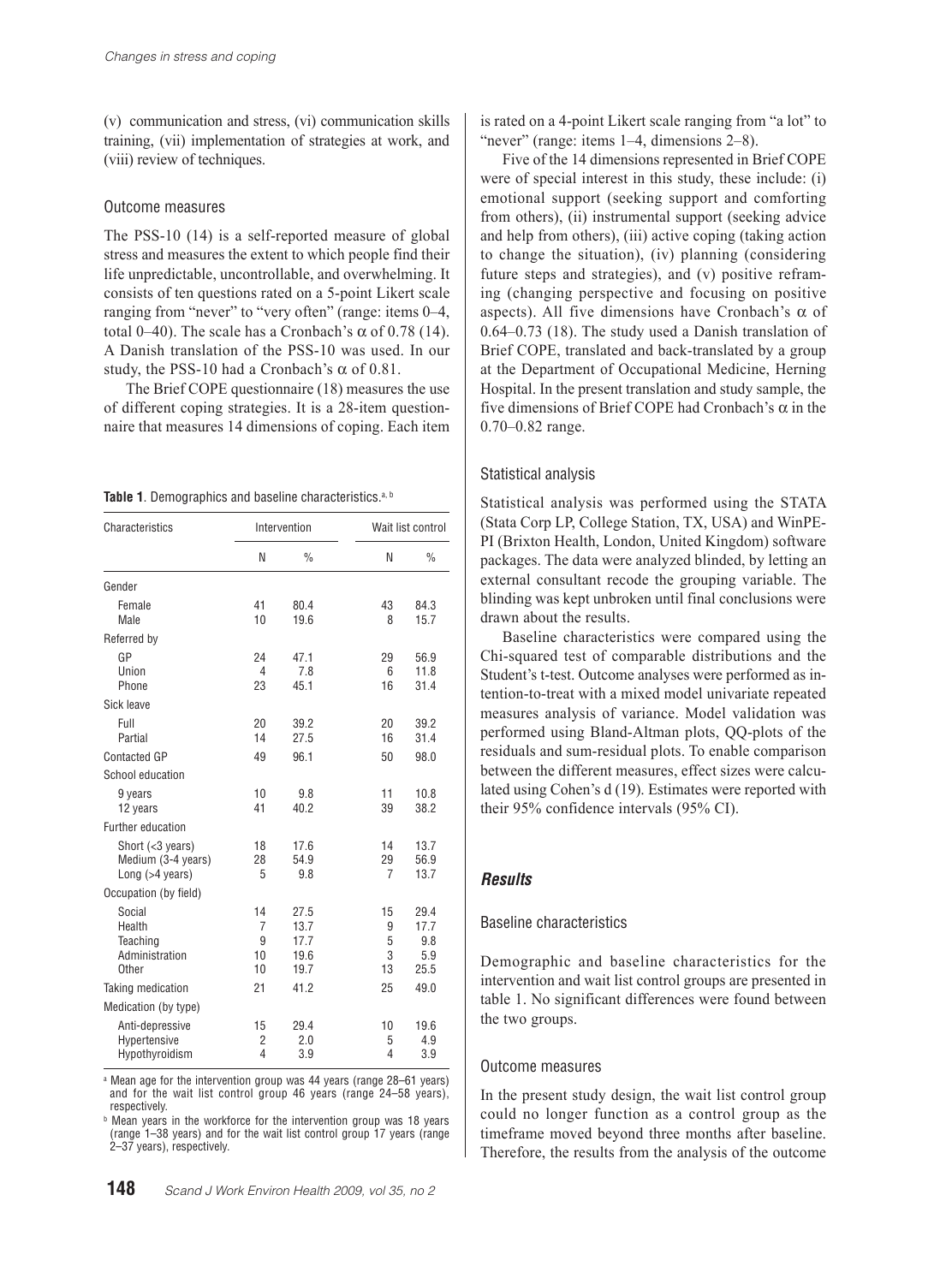measures fell into two categories. In the baseline 3 month timeframe, the results from the randomized controlled trial were reported. From 3-9 months, the results from the follow-up study were reported.

## Randomized controlled trial

The changes on the outcome measures from 0-3 months are displayed in figure 2. Significant differences were found on the PSS-10 and Brief COPE dimension of positive reframing when comparing changes over time between the groups. Regarding the remaining four Brief COPE dimensions (emotional support, instrumental support, active coping, and planning), no differences were found between the groups; consequently no further results have been displayed for these outcome measures.

In table 2, the results for the PSS and positive reframing dimension scores are presented for the randomized controlled trial. After stating the baseline mean score on the two scales, the difference from baseline 3-months is displayed first as the 0-3 month change for each group in terms of points on the scale, and next as standardized mean differences (Cohen's d). In the third row, the intervention effect (the difference between the changes over time in the two groups) is displayed, both as points on the scales and as standard mean deviation.

#### Follow-up study

After three months of waiting, participants in the wait list control group were offered the stress management intervention. From this point on, the two groups were no longer comparable. However, the two groups were still followed up independently and continued to supply information on the effect of the intervention.

Table 3 shows the analysis of the PSS-10 and positive reframing dimension scores in the 3-6 month timeframe for the intervention group, and for the 3-9 month timeframe for the wait list control group. From 0-3 months, intervention group participants, who had completed their treatment and were only followed up, maintained the gains they had achieved during treatment. The wait list control group, receiving treatment after being on the waiting list, showed a positive response with a significant drop in both the PSS-10 and positive reframing dimension scores.

When followed up three months after termination of their treatment, in the 6-9 month timeframe, wait list control group participants also maintained the gains achieved during treatment.

Table 4 is an alternative version of tables 2 and 3 combined.

#### Study homogeneity

To assess homogeneity, analyses were performed to check whether any of the following factors influenced the study's outcome: (i) participation in different treatment groups, (ii) referral route, or (iii) group leader. No significant effects were found.



**Figure 2.** Changes on outcome measures from baseline (0-3 months).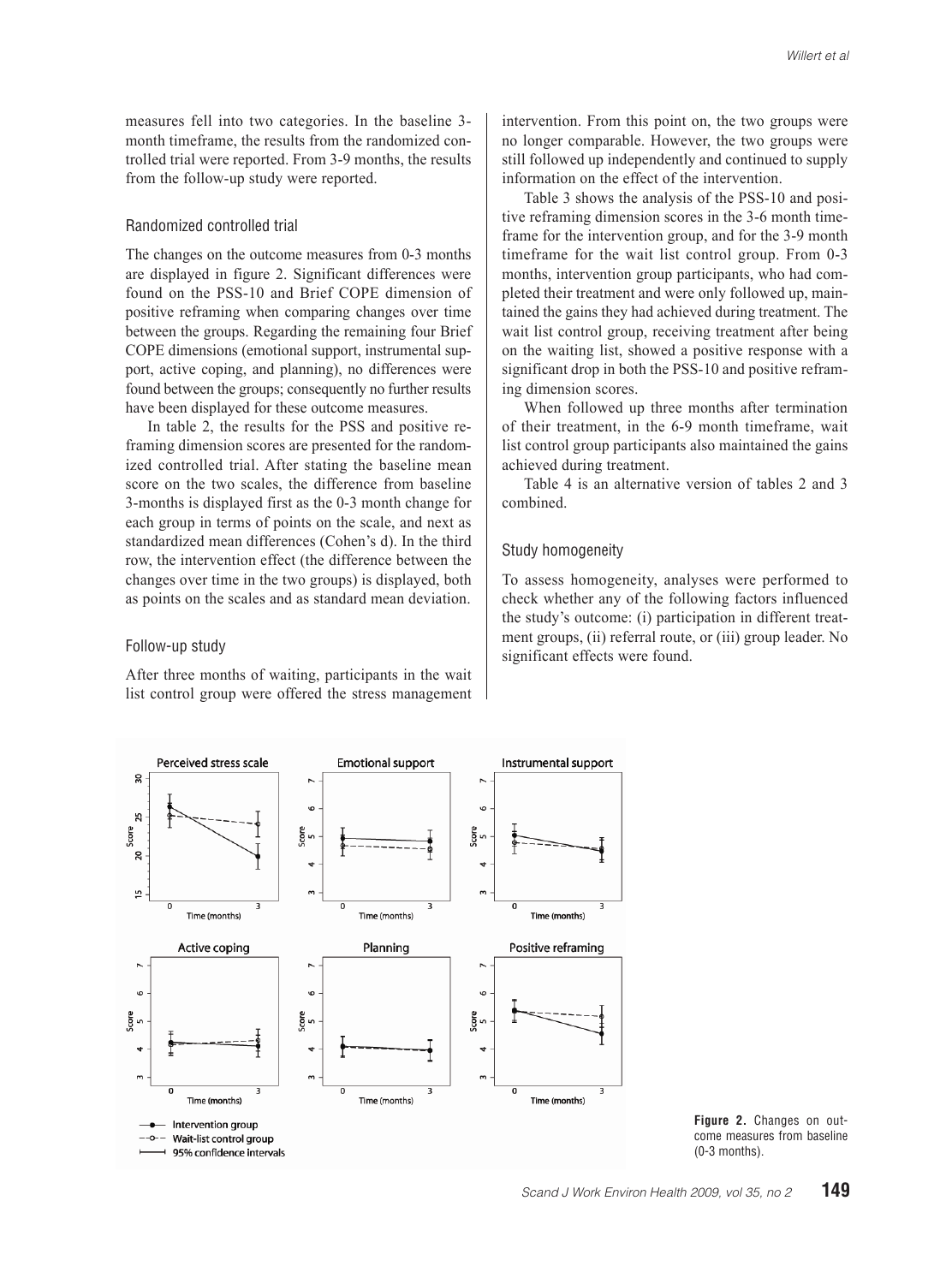Table 2. Baseline scores and within-group changes over time from the randomized controlled trial. The effect of the intervention is estimated as the between-groups difference of the changes from 0-3 months. Effect sizes are reported using Cohen's d (standardized mean difference). (95%  $CI = 95%$  confidence intervals,  $SD =$  standard deviation)

|                        | <b>Baseline</b>              |                |                        |                   | $0 - 3$ months | Effect size (d) | 95% CI  |                 |
|------------------------|------------------------------|----------------|------------------------|-------------------|----------------|-----------------|---------|-----------------|
|                        | <b>SD</b><br>95% CI<br>Score |                | Within-group<br>change | 95% CI<br>P-value |                |                 |         |                 |
| Perceived stress scale |                              |                |                        |                   |                |                 |         |                 |
| Intervention           | 26.37                        | 5.80           | 24.79-27.97            | $-6.45$           | 0.000          | $-8.25 - -4.64$ | $-1.11$ | $-1.42 - -0.80$ |
| Wait list control      | 25.23                        | 5.81           | 23.64-26.83            | $-1.12$           | 0.226          | $-294-070$      | $-0.19$ | $-0.51 - 0.12$  |
| Intervention effect    | $\overline{\phantom{a}}$     |                | ٠                      | $-5.32$           | 0.000          | $-7.89 - -2.76$ | $-0.92$ | $-1.36 - -0.48$ |
| Positive reframing     |                              |                |                        |                   |                |                 |         |                 |
| Intervention           | 5.41                         | 1.37           | $5.04 - 5.79$          | $-0.86$           | 0.000          | $-1.25 - -0.48$ | $-0.62$ | $-0.91 - -0.33$ |
| Wait list control      | 5.36                         | 1.38           | 4.98-5.74              | $-0.18$           | 0.376          | $-0.58 - 0.22$  | $-0.13$ | $-0.42 - 0.16$  |
| Intervention effect    | ٠                            | $\blacksquare$ | ٠                      | $-0.67$           | 0.019          | $-1.24 - -0.11$ | $-0.49$ | $-0.90 - -0.08$ |

Table 3. Scores at three months and within-group changes over time from the follow up study. (95% CI = 95% confidence intervals)

|                        |       | 3 months      |                        | 3-6 months |                 | 6-9 months               |         |                |  |
|------------------------|-------|---------------|------------------------|------------|-----------------|--------------------------|---------|----------------|--|
|                        | Score | 95% CI        | Within-group<br>change | P-value    | 95% CI          | Within-group<br>change   | P-value | 95% CI         |  |
| Perceived stress scale |       |               |                        |            |                 |                          |         |                |  |
| Intervention           | 19.93 | 18.29 - 21.57 | $-1.03$                | 0.305      | $-3.00 - 0.94$  | $\overline{\phantom{a}}$ | ٠       | ٠              |  |
| Wait list control      | 24.11 | 22.46-25.76   | $-3.99$                | 0.000      | $-5.91 - -2.06$ | $-1.02$                  | 0.343   | $-2.98 - 0.94$ |  |
| Positive reframing     |       |               |                        |            |                 |                          |         |                |  |
| Intervention           | 4.56  | $4.17 - 4.94$ | 0.07                   | 0.747      | $-0.37 - 0.51$  |                          | ٠       | $\cdot$        |  |
| Wait list control      | 5.18  | 4.79 - 5.57   | $-0.44$                | 0.043      | $-0.87 - -0.01$ | $-0.34$                  | 0.123   | $-0.77 - 0.09$ |  |

**Table 4.** Alternative version of tables 2 and 3 combined: baselines scores and within-group changes over time. The effect of the intervention is estimated as the between-groups differences of the changes from 0–3 months. Effect sizes are reported using Cohen's d (standardized mean difference). (95% CI = 95% confidence intervals, SD = standard deviation, SE = standard error of the mean)

|                                                          | <b>Baseline</b> |                   | Randomized controlled trial    |                      |                         | Follow-up study               |                                |              |                |                                |                            |         |
|----------------------------------------------------------|-----------------|-------------------|--------------------------------|----------------------|-------------------------|-------------------------------|--------------------------------|--------------|----------------|--------------------------------|----------------------------|---------|
|                                                          | Score           | <b>SD</b>         | $0 - 3$<br>months <sup>a</sup> | <b>SE</b>            | P-value                 | Effect<br>size (d)            | $3 - 6$<br>months <sup>a</sup> | <b>SE</b>    | P-value        | $6 - 9$<br>months <sup>a</sup> | <b>SE</b>                  | P-value |
| Perceived stress scale                                   |                 |                   |                                |                      |                         |                               |                                |              |                |                                |                            |         |
| Intervention<br>Wait list control<br>Intervention effect | 26.37<br>25.23  | 5.80<br>5.81<br>٠ | $-6.45$<br>$-1.12$<br>$-5.32$  | 0.92<br>0.93<br>1.31 | 0.000<br>0.226<br>0.000 | $-1.11$<br>$-0.19$<br>0.92    | $-1.03$<br>$-3.99$             | -00<br>0.98  | 0.305<br>0.000 | $-1.00$                        | $\cdot$<br>l.05<br>$\cdot$ | 0.343   |
| Positive reframing                                       |                 |                   |                                |                      |                         |                               |                                |              |                |                                |                            |         |
| Intervention<br>Wait list control<br>Intervention effect | 5.41<br>5.36    | 1.37<br>1.38<br>٠ | $-0.86$<br>$-0.18$<br>$-0.67$  | 0.20<br>0.20<br>0.29 | 0.000<br>0.376<br>0.019 | $-0.62$<br>$-0.13$<br>$-0.49$ | 0.07<br>$-0.44$                | 0.22<br>0.22 | 0.747<br>0.043 | ٠<br>$-0.34$                   | $\cdot$<br>0.22<br>$\cdot$ | 0.123   |

a Within-group change.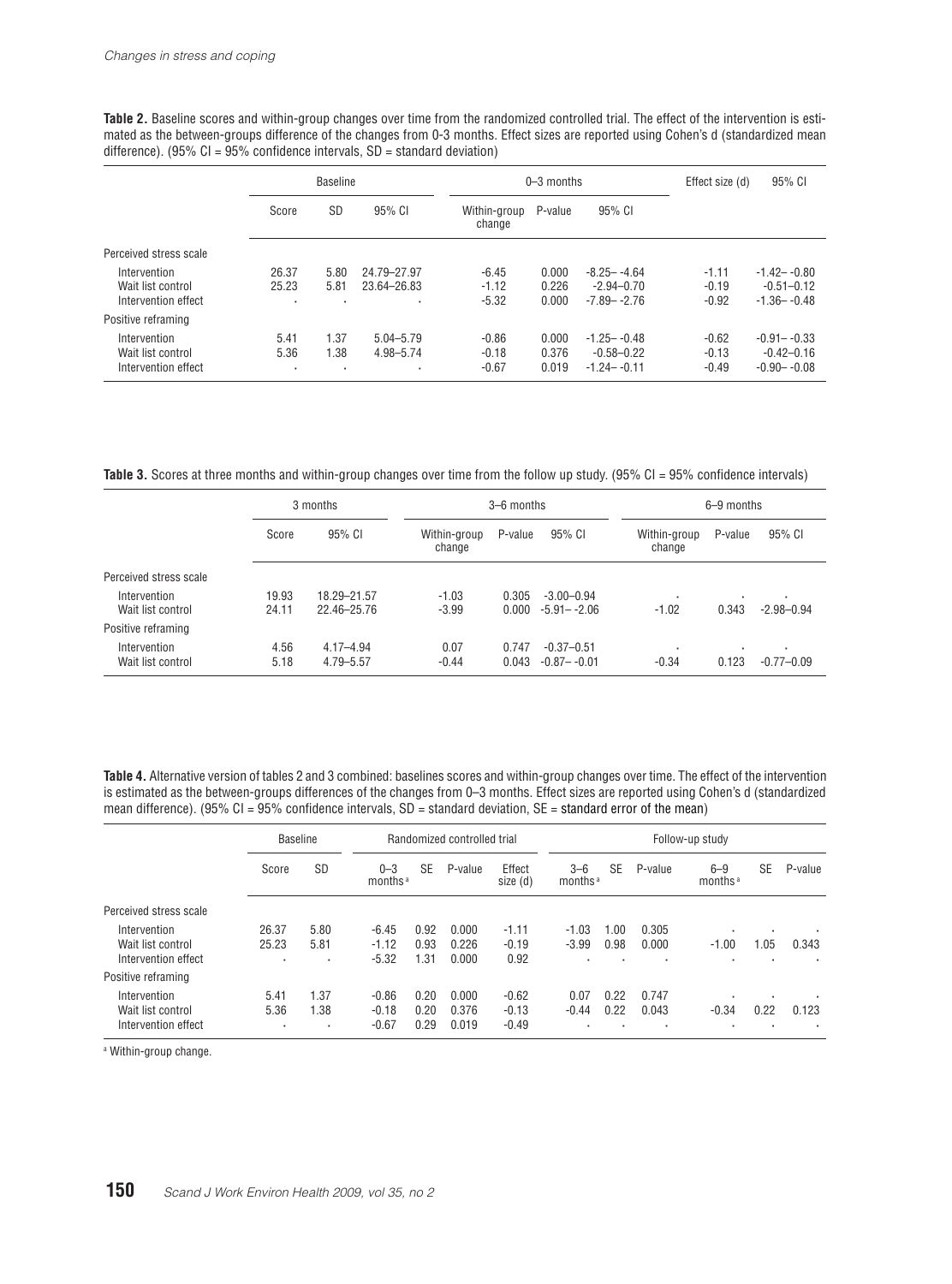# *Discussion*

In the randomized controlled trial, intervention was more effective than the no-treatment wait list control condition in reducing perceived stress and strengthening the coping dimension of positive reframing. The effect of the intervention was approximately a five-fold greater change in numerical scores on the two measures. According to Cohen's division of effect sizes  $(19)$ , the standard mean deviation found on the PSS-10 Stress Scale can be labeled as large  $(>0.8)$ , whereas the difference for positive reframing can be considered small  $(\leq 0.5)$ .

The follow-up study showed that the gains achieved during treatment were maintained three months after termination of treatment. Strengthening the results from the randomized controlled trial, a similar effect of the intervention was replicated for the wait list control group, when they were given the opportunity to participate in the intervention. A limitation of the findings was, however, that in a clinical and occupational perspective, the three-month follow-up period was not sufficient to determine the long-term effects of the intervention.

No significant changes were found in the coping dimensions of (i) emotional support, (ii) instrumental support, (iii) active coping, and (iv) planning, even though these dimensions were integrated in the treatment manual. As a possible explanation, one could differentiate between behavior- and attitude-oriented coping dimensions. Such a distinction would label the aforementioned coping dimensions as behavior-oriented, and positive reframing as an attitude-oriented coping dimension. As such, the intervention may be more effective in changing attitude-oriented than behavior-oriented coping.

Interpreting the overall findings, the results concerning perceived stress can be considered quite robust. Interpretation of the results of the positive reframing dimension requires more caution, considering that five different aspects of coping were investigated, thus increasing the risk of a Type I error, and the probability value for changes on the coping dimension of positive reframing was significant at the 95% confidence interval level but below 99%.

Compared to a conventionally controlled design, the wait list control design imposed limitations regarding the conclusions that can be drawn from the study. Allowing the wait list control group to "cross over" and receive treatment was been an ethical and logistical consideration that attempted to ensure a high degree of motivation in the control group while still maintaining a partially controlled design. It was feared that participants randomized to a control condition throughout the trial would have low motivation to continue participating after their allocation or be prone to seek help elsewhere while acting as controls.

Another methodological constraint lay in the lack of standard measures for both stress and coping. The PSS-10 and Brief COPE questionnaire were chosen as a result of a number of considerations, but were not definitive measures of their subject matter. A common critique against questionnaires is the subjective nature of the data collected – a critique that may also be justified in our study, but it was a choice that reflects the use of the best measures available.

One characteristic of the intervention is that it took place away from the workplace. Interventions that are onsite can perhaps be tailored more precisely to the particular setting, ensuring a tighter integration of the coping strategies learned in the groups and their implementation in everyday routines. To counter this possibility, we emphasized homework assignments and gave the intervention participants an opportunity to implement the strategies learned in the groups at the workplace.

It is important to distinguish between the outcome measures and the concept of work-related stress when interpreting the results. Perceived stress and positive reframing were shown to change, but the degree to which these changes were a direct reflection of changes in work-related stress could not be answered exhaustively in our study. When compared to previous results from similar studies (12, 7, 13), our trial supported the findings that stress management interventions based on cognitive behavior therapy can lower perceived stress. Expanding on what is known from previous studies, our trial suggests that this type of intervention is effective also when applied to a sample recruited from the general population, having symptoms of elevated levels of stress and coming from a wider range of diverse occupations than in previous trials.

Participants were mainly white-collar workers from the social, health, teaching and administrative work fields. Though more diverse in terms of occupation than the aforementioned previous trials, the relative occupational homogeneity may have weakened the external validity of the study, leaving partially unanswered the question of the effectiveness of the intervention when applied elsewhere, ie, bluecollar workers.

With respect to coping, previous studies' findings point in different directions. Both Gardner et al (12) and de Jong & Emmelkamp (13) found that individual coping style did not change as a result of treatment, while Timmerman et al (20) found that one dimension of coping (ie, facing and solving problems) changed, while other dimensions did not. In our study, another dimension of coping (ie, positive reframing) changed during the intervention while other investigated dimensions did not. These results question if coping is measured adequately or if there may be a need revisit the role of coping in stress management interventions.